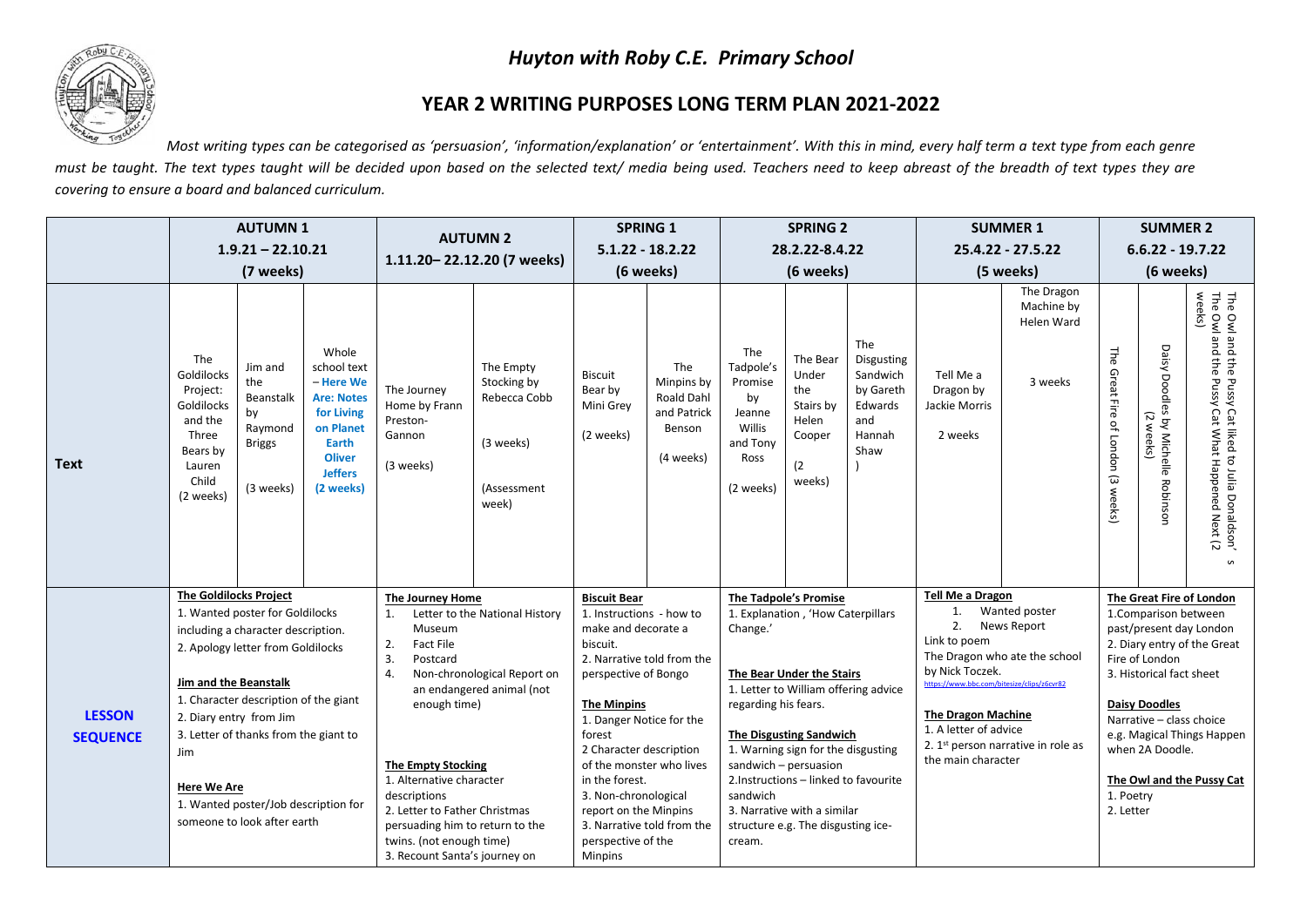|                       |                                                                                                                                                                                                                                                                                                                   | Christmas Eve                                                                                                                                                             |                             | The Pea and the Princess             |                                       |                               |  |  |  |  |  |
|-----------------------|-------------------------------------------------------------------------------------------------------------------------------------------------------------------------------------------------------------------------------------------------------------------------------------------------------------------|---------------------------------------------------------------------------------------------------------------------------------------------------------------------------|-----------------------------|--------------------------------------|---------------------------------------|-------------------------------|--|--|--|--|--|
|                       |                                                                                                                                                                                                                                                                                                                   |                                                                                                                                                                           |                             | Alternative narrative e.g.           |                                       |                               |  |  |  |  |  |
|                       |                                                                                                                                                                                                                                                                                                                   |                                                                                                                                                                           |                             | The Prince and the Bean              |                                       |                               |  |  |  |  |  |
|                       |                                                                                                                                                                                                                                                                                                                   |                                                                                                                                                                           |                             |                                      |                                       |                               |  |  |  |  |  |
|                       |                                                                                                                                                                                                                                                                                                                   |                                                                                                                                                                           |                             |                                      |                                       |                               |  |  |  |  |  |
|                       | Say, write and punctuate simple and compound sentences using the joining words and, but, so and or (co-ordination).<br>$\bullet$                                                                                                                                                                                  |                                                                                                                                                                           |                             |                                      |                                       |                               |  |  |  |  |  |
|                       | Use sentences with different forms: statement, question, command, exclamation.<br>$\bullet$<br>Secure the use of full stops, capital letters, exclamation marks and question marks.<br>Use commas to separate items in a list.<br>Use apostrophes for contracted forms e.g. don't, can't, wouldn't, you're, I'll. |                                                                                                                                                                           |                             |                                      |                                       |                               |  |  |  |  |  |
|                       |                                                                                                                                                                                                                                                                                                                   |                                                                                                                                                                           |                             |                                      |                                       |                               |  |  |  |  |  |
|                       |                                                                                                                                                                                                                                                                                                                   |                                                                                                                                                                           |                             |                                      |                                       |                               |  |  |  |  |  |
|                       |                                                                                                                                                                                                                                                                                                                   |                                                                                                                                                                           |                             |                                      |                                       |                               |  |  |  |  |  |
|                       | Use apostrophes for singular possession in nouns, e.g. the girl's name.                                                                                                                                                                                                                                           |                                                                                                                                                                           |                             |                                      |                                       |                               |  |  |  |  |  |
|                       | $\bullet$                                                                                                                                                                                                                                                                                                         | Use subordination for time using when, before and after e.g. We went out to play when we had finished our writing. When we had finished our writing, we went out to play. |                             |                                      |                                       |                               |  |  |  |  |  |
|                       |                                                                                                                                                                                                                                                                                                                   | Use subordination for reason using because and if e.g. I put my coat on because it was raining. Because it was raining, I put on my coat.                                 |                             |                                      |                                       |                               |  |  |  |  |  |
| <b>Vocabulary,</b>    | $\bullet$                                                                                                                                                                                                                                                                                                         | Use the subordinating conjunction that in a sentence, e.g. I hope that it doesn't rain on sports day.                                                                     |                             |                                      |                                       |                               |  |  |  |  |  |
| <b>Grammar and</b>    | $\bullet$                                                                                                                                                                                                                                                                                                         | Select, generate and effectively use verbs.                                                                                                                               |                             |                                      |                                       |                               |  |  |  |  |  |
|                       |                                                                                                                                                                                                                                                                                                                   | Explore the progressive form of verbs in the present tense (e.g. she is drumming) and past tense (e.g. he was shouting) to mark actions in progress.                      |                             |                                      |                                       |                               |  |  |  |  |  |
| <b>Punctuation</b>    | $\bullet$                                                                                                                                                                                                                                                                                                         | Use past tense for narrative, recount (e.g. diary, newspaper report, biography) historical reports.                                                                       |                             |                                      |                                       |                               |  |  |  |  |  |
|                       |                                                                                                                                                                                                                                                                                                                   | Use present tense for non-chronological reports and persuasive adverts.                                                                                                   |                             |                                      |                                       |                               |  |  |  |  |  |
|                       | Select, generate and effectively use nouns.<br>$\bullet$                                                                                                                                                                                                                                                          |                                                                                                                                                                           |                             |                                      |                                       |                               |  |  |  |  |  |
|                       |                                                                                                                                                                                                                                                                                                                   | Add suffixes ness and er to create nouns e.g. happiness, sadness, teacher, baker.                                                                                         |                             |                                      |                                       |                               |  |  |  |  |  |
|                       |                                                                                                                                                                                                                                                                                                                   | Create compoundwords using nouns, e.g. whiteboard and football.                                                                                                           |                             |                                      |                                       |                               |  |  |  |  |  |
|                       | Select, generate and effectively use adjectives.<br>$\bullet$                                                                                                                                                                                                                                                     |                                                                                                                                                                           |                             |                                      |                                       |                               |  |  |  |  |  |
|                       |                                                                                                                                                                                                                                                                                                                   | Identify, generate and effectively use noun phrases, e.g. the blue butterfly with shimmering wings (for description), granulated sugar (for specification).               |                             |                                      |                                       |                               |  |  |  |  |  |
|                       | Add suffixes ful or less to create adjectives e.g. playful, careful, careless, hopeless.                                                                                                                                                                                                                          |                                                                                                                                                                           |                             |                                      |                                       |                               |  |  |  |  |  |
|                       | Use suffixes er and est to create adjectives e.g. faster, fastest, smaller, smallest. [2] Select, generate and effectively use adverbs.                                                                                                                                                                           |                                                                                                                                                                           |                             |                                      |                                       |                               |  |  |  |  |  |
|                       | $\bullet$                                                                                                                                                                                                                                                                                                         | Use suffix ly to turn adjectives into adverbs e.g. slowly, gently, carefully.                                                                                             |                             |                                      |                                       |                               |  |  |  |  |  |
|                       |                                                                                                                                                                                                                                                                                                                   |                                                                                                                                                                           |                             |                                      |                                       |                               |  |  |  |  |  |
|                       | <b>Planning</b>                                                                                                                                                                                                                                                                                                   |                                                                                                                                                                           |                             |                                      |                                       |                               |  |  |  |  |  |
|                       | $\bullet$                                                                                                                                                                                                                                                                                                         | Plan and discuss what to write about e.g. story mapping, collecting new vocabulary, key words and ideas.                                                                  |                             |                                      |                                       |                               |  |  |  |  |  |
|                       | <b>Drafting and Writing</b>                                                                                                                                                                                                                                                                                       |                                                                                                                                                                           |                             |                                      |                                       |                               |  |  |  |  |  |
|                       | Orally rehearse each sentence prior to writing.<br>$\bullet$                                                                                                                                                                                                                                                      |                                                                                                                                                                           |                             |                                      |                                       |                               |  |  |  |  |  |
|                       | Develop a positive attitude to writing.<br>$\bullet$                                                                                                                                                                                                                                                              |                                                                                                                                                                           |                             |                                      |                                       |                               |  |  |  |  |  |
|                       | Develop stamina for writing in order to write at length.                                                                                                                                                                                                                                                          |                                                                                                                                                                           |                             |                                      |                                       |                               |  |  |  |  |  |
|                       | Write about real and fictional events.<br>$\bullet$                                                                                                                                                                                                                                                               |                                                                                                                                                                           |                             |                                      |                                       |                               |  |  |  |  |  |
|                       | Write simple poems based on models.                                                                                                                                                                                                                                                                               |                                                                                                                                                                           |                             |                                      |                                       |                               |  |  |  |  |  |
| <b>Composition</b>    |                                                                                                                                                                                                                                                                                                                   | Make simple notes from non-fiction texts, e.g. highlighting and noting key words.                                                                                         |                             |                                      |                                       |                               |  |  |  |  |  |
|                       |                                                                                                                                                                                                                                                                                                                   | Use specific text type features to write for a range of audiences and purposes e.g. to instruct, inform, entertain, explain, discuss, persuade. Evaluating and Editing    |                             |                                      |                                       |                               |  |  |  |  |  |
|                       |                                                                                                                                                                                                                                                                                                                   | Edit and improve own writing in relation to audience and purpose.                                                                                                         |                             |                                      |                                       |                               |  |  |  |  |  |
|                       | Evaluate their writing with adults and peers.                                                                                                                                                                                                                                                                     |                                                                                                                                                                           |                             |                                      |                                       |                               |  |  |  |  |  |
|                       |                                                                                                                                                                                                                                                                                                                   | Proofread to check for errors in spelling, grammar and punctuation.                                                                                                       |                             |                                      |                                       |                               |  |  |  |  |  |
|                       | $\bullet$                                                                                                                                                                                                                                                                                                         | Proofread to check for correct form of verbs within sentences, e.g. correcting he walking to the shop to he walked to the shop.                                           |                             |                                      |                                       |                               |  |  |  |  |  |
|                       | Performing                                                                                                                                                                                                                                                                                                        |                                                                                                                                                                           |                             |                                      |                                       |                               |  |  |  |  |  |
|                       |                                                                                                                                                                                                                                                                                                                   | Read aloud their writing with intonation to make the meaning clear.                                                                                                       |                             |                                      |                                       |                               |  |  |  |  |  |
|                       | SP1 Revision of work from                                                                                                                                                                                                                                                                                         | SP6 The I or el sound<br>$\bullet$                                                                                                                                        | SP11 Adding -<br>$\bullet$  | SP15 The or sound spelt<br>$\bullet$ | SP19 The er sound<br>$\bullet$        | SP <sub>23</sub><br>$\bullet$ |  |  |  |  |  |
| <b>SPELLING</b>       | Year 1                                                                                                                                                                                                                                                                                                            | spelt-le at the end of                                                                                                                                                    | es to nouns                 | a before I and II                    | spelt or after w                      | Contractions                  |  |  |  |  |  |
|                       | SP2 The dg sound spelt as<br>$\bullet$                                                                                                                                                                                                                                                                            | words                                                                                                                                                                     | and verbs                   | SP16 The u sound spelt<br>$\bullet$  | SP20The or sound<br>$\bullet$         | SP24 The<br>$\bullet$         |  |  |  |  |  |
| <b>(DAILY PHONICS</b> | ge and dge at the end of                                                                                                                                                                                                                                                                                          | SP7 The I or el sound<br>$\bullet$                                                                                                                                        | ending in -y                | O                                    | spelt ar after w                      | possessive                    |  |  |  |  |  |
|                       | words, and sometimes                                                                                                                                                                                                                                                                                              | spelt-el at the end of                                                                                                                                                    | SP12 Adding-                | SP17 The ee sound spelt              | SP21 The sh sound                     | apostrophe                    |  |  |  |  |  |
| <b>SESSIONS</b>       | spelt as g elsewhere in                                                                                                                                                                                                                                                                                           | words                                                                                                                                                                     | ed, -ing, -er               | -ey                                  | spelt s                               | (singular nouns)              |  |  |  |  |  |
| <b>BASED ON</b>       | words before e, i and y                                                                                                                                                                                                                                                                                           | SP8 The I or el sound<br>$\bullet$                                                                                                                                        | and -est to a               | SP18 The o sound spelt               | SP22 The suffixes -                   | SP25 Words                    |  |  |  |  |  |
| <b>SCREENING</b>      | SP3 The s sound spelt c<br>before e, i and y                                                                                                                                                                                                                                                                      | spelt-al at the end of                                                                                                                                                    | root word<br>ending in $-y$ | a after w and q                      | ment, -ness, -ful, -less<br>and $-ly$ | ending in -tion               |  |  |  |  |  |